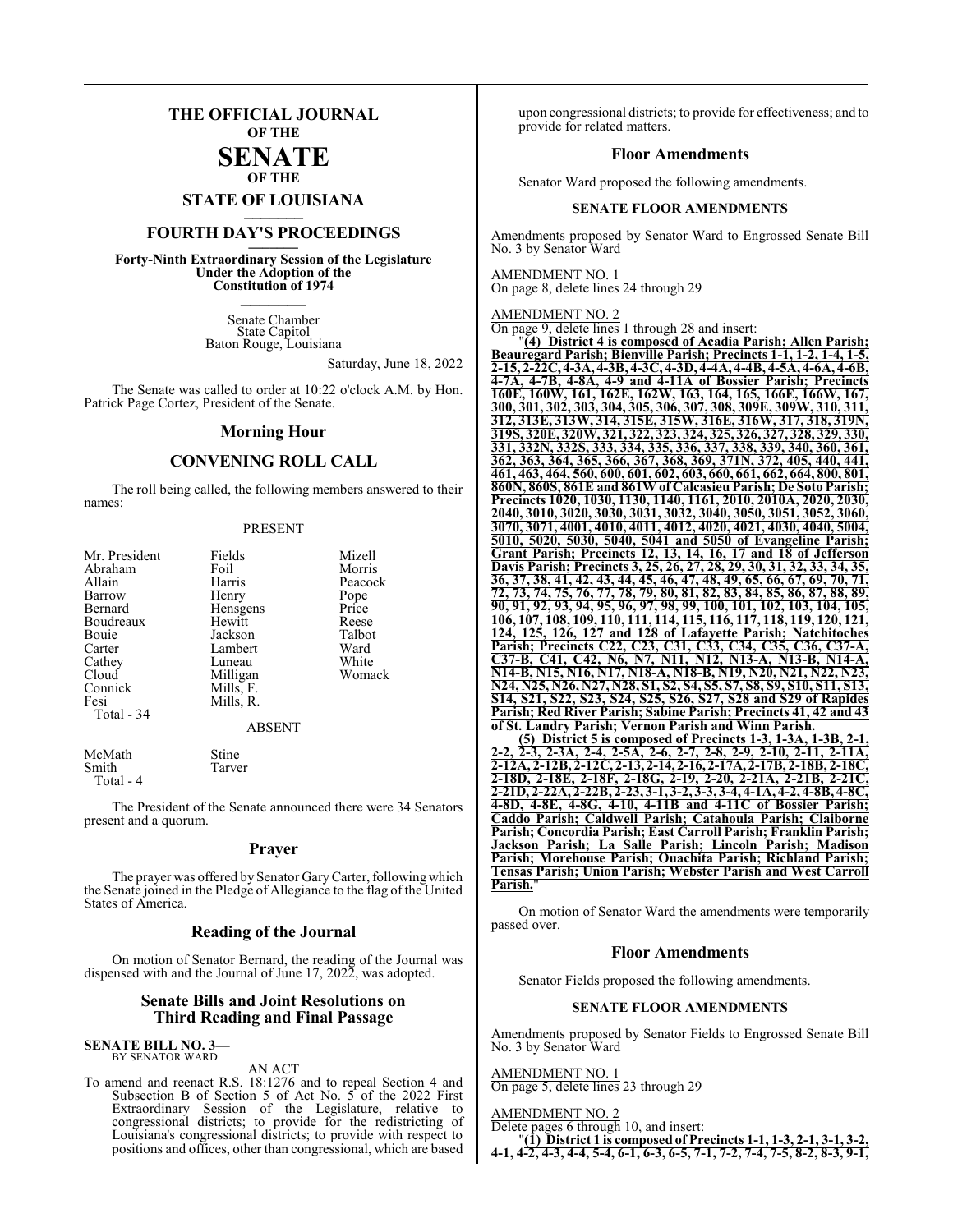**9-2, 9-4, 9-5, 10-1, 10-2, 10-3, 10-4, 11-2, 12-1 and 12-3 of Iberia Parish; Precincts 4, 5, 6, 13, 15B, 24 and 25 of Iberville Parish; Precincts 1, 2, 3, 4, 5, 7, 8, 9, 10, 11, 12, 13, 14, 15, 16, 17, 18, 19, 20, 21, 22, 23, 24, 25, 26, 27, 28, 29, 30, 31, 32, 33, 34, 35, 36, 37, 38, 39, 40, 41, 42, 43, 44, 45, 46, 51, 52, 53, 54, 55, 56, 57, 58, 59, 60, 61, 62, 63, 64, 65, 66, 67, 68, 69, 70, 71, 72, 73, 74, 75, 76, 77, 78, 79, 80, 81, 82, 83, 84, 85, 86, 87, 88, 89, 90, 91, 92, 93, 94, 95, 96, 97, 98, 99, 100, 101, 102, 103, 105, 106, 117, 118, 119, 120, 121, 122, 123, 124, 125A, 125B, 126, 127, 128, 129, 130, 132, 134, 136, 138, 246, 247, 248, 1-GI, 1-H, 2-H, 3-H, 4-H, 5-H, 6-H, 7-H, 8-H, 9-H, 1-K, 2-K, 3-K, 4-K, 5-K, 6-KA, 6-KB, 7-KA, 7-KB, 8-K, 9-K, 10-K, 11-K, 12-K, 13-KA, 13-KB, 14-K, 15-K, 16-K, 17-K, 18-K, 19-K, 20-K, 25-K, 27-K, 28-K, 34-K, 35-K and 1-L of Jefferson Parish; Lafourche Parish; Precincts 3-14, 3-19, 3-20, 4-7, 4-8, 4-9, 4-11, 4-14, 4-15, 4-17, 4-17A, 4-18, 4-20, 4-21, 4-22, 4-23, 5-11, 5-12, 5-13, 5-15, 5-16, 5-17, 5-18, 6-8, 6-9, 9-45, 9-45A, 13-1, 13-2, 13-3, 13-4, 13-5, 13-6, 13-7, 13-8, 13-9, 13-10, 13-11, 13-12, 13-13, 13-14, 13-15, 13-16, 14-1, 14-2, 14-3, 14-4, 14-5, 14-6, 14-7, 14-8, 14-9, 14-10, 14-11, 14-12, 14-13A, 14-14, 14-15, 14-16, 14-17, 14-18A, 14-19, 14-20, 14-21, 16-1, 16-1A, 16-2, 16-3, 16-4, 16-5, 16-6, 16-7, 16-8, 17-1, 17-2, 17-17, 17-18, 17-18A, 17-19 and 17-20 of Orleans Parish; Plaquemines Parish; St. Bernard Parish; Precincts 1 and 2 of St. Martin Parish; St. Mary Parish; Precincts 705, 706, 802, 803, 805, 806, 809, 811, 813, 814, 815, 816, 818, 904, 905, 906, 907, 909, 910, 911, 912, 914, 917, 918, 921, 922, S01, S02, S03, S04, S05, S06, S07, S08, S09, S10, S11, S13, S15, S16, S17, S18, S19, S20, S21, S22, S23, S24 and S25 of St. Tammany Parish and Terrebonne Parish.**

**(2) District 2 is composed of Precincts 6, 28, 30, 36, 37, 39, 40, 44, 45, 47, 48, 50, 51, 52, 53, 54, 55, 57, 63, 65 and 66 of Ascension Parish; AssumptionParish; Precincts 1-1, 1-3, 1-4, 1-5, 1-6, 1-10, 1-13, 1-15, 1-16, 1-32, 1-37, 1-38, 1-45, 1-46, 1-51, 1-57, 1-67, 1-68, 1-76, 1-102, 1-107, 3-5, 3-20, 3-23, 3-44, 3-50, 3-55, 3-56, 3-57, 3-63, 3-65, 3-69 and 3-70 of East Baton Rouge Parish; Precincts 1, 3, 7, 9, 10, 11, 12, 13C, 14, 14A, 15, 16, 17, 18, 19, 20, 21, 22, 23 and 26 of Iberville Parish; Precincts 104, 108, 115, 116, 131, 133, 150, 151, 152, 153, 154, 155, 156, 157A, 157B, 170, 171, 172, 173, 174, 175, 176, 177, 178, 179A, 179B, 180, 181, 182, 183, 184, 185A, 185B, 187, 188, 189, 190, 191, 192, 193A, 193B, 194A, 194B, 195, 196, 197A, 197B, 198, 199, 200, 201, 202, 203, 204, 205, 210, 211, 212, 213A, 213B, 213C, 214A, 214B, 215, 216A, 216B, 216C, 217, 225, 226, 227, 228, 229, 230, 231, 232A, 232B, 234, 235, 236, 237, 238A, 238B, 1-G, 2-G, 3-G, 4-G, 5-G, 6-G, 7-G, 8-G, 9-G, 10-G, 11-G, 12-G, 13-G, 21-K, 22-K, 23-K, 24-K, 26-K, 29-K, 30-K, 31-K, 33-K, 1-W, 2-W, 3-W, 4-W, 5-W, 6-W and 7-W of JeffersonParish; Precincts 1-1, 1-2, 1-5, 1-6, 2-1, 2-2, 2-4, 2-6, 2-7, 3-1, 3-8, 3-9, 3-12, 3-15, 3-18, 4-2, 4-3, 4-5, 4-6, 5-1, 5-2, 5-3, 5-5, 5-7, 5-8, 5-9, 5-10, 6-1, 6-2, 6-4, 6-6, 6-7, 7-1, 7-2, 7-4, 7-5, 7-6, 7-7, 7-8, 7-9A, 7-10, 7-11, 7-12, 7-13, 7-14, 7-15, 7-16, 7-17, 7-18, 7-19, 7-20, 7-21, 7-23, 7-24, 7-25, 7-25A, 7-26, 7-27, 7-27B, 7-28, 7-28A, 7-29, 7-30, 7-32, 7-33, 7-35, 7-37, 7-37A, 7-40, 7-41, 7-42, 8-1, 8-2, 8-4, 8-6, 8-7, 8-8, 8-9, 8-12, 8-13, 8-14, 8-15, 8-19, 8-20, 8-21, 8-22, 8-23, 8-24, 8-25, 8-26, 8-27, 8-28, 8-30, 9-1, 9-3, 9-4, 9-5, 9-6, 9-7, 9-8, 9-9, 9-10, 9-11, 9-12, 9-13, 9-14, 9-15, 9-16, 9-17, 9-19, 9-21, 9-23, 9-25, 9-26, 9-28, 9-28C, 9-29, 9-30, 9-30A, 9-31, 9-31A, 9-31B, 9-31D, 9-32, 9-33, 9-34A, 9-35, 9-35A, 9-36, 9-36B, 9-37, 9-38, 9-38A, 9-39, 9-39B, 9-40, 9-40A, 9-40C, 9-41, 9-41A, 9-41B, 9-41C, 9-41D, 9-42, 9-42C, 9-43A, 9-43B, 9-43C, 9-43E, 9-43F, 9-43G, 9-43H, 9-43I, 9-43J, 9-43K, 9-43L, 9-43M, 9-43N, 9-44, 9-44A, 9-44B, 9-44D, 9-44E, 9-44F, 9-44G, 9-44I, 9-44J, 9-44L, 9-44M, 9-44N, 9-44O, 9-44P, 9-44Q, 10-3, 10-6, 10-7, 10-8, 10-9, 10-11, 10-12, 10-13, 10-14, 11-2, 11-3, 11-4, 11-5, 11-8, 11-9, 11-10, 11-11, 11-12, 11-13, 11-14, 11-17, 12-1, 12-2, 12-3, 12-4, 12-5, 12-6, 12-7, 12-8, 12-9, 12-10, 12-11, 12-12, 12-13, 12-14, 12-16, 12-17, 12-19, 14-23, 14-24A, 14-25, 14-26, 15-1, 15-2, 15-3, 15-5, 15-6, 15-8, 15-9, 15-10, 15-11, 15-12, 15-12A, 15-13, 15-13A, 15-13B, 15-14, 15-14A, 15-14B, 15-14C, 15-14D, 15-14E, 15-14F, 15-14G, 15-15, 15-15A, 15-15B, 15-16, 15-17, 15-17A, 15-17B, 15-18, 15-18A, 15-18B, 15-18C, 15-18D, 15-18E, 15-18F, 15-19, 15-19A, 15-19B, 15-19C, 16-9, 17-3, 17-4, 17-5, 17-6, 17-7, 17-8, 17-9, 17-10, 17-11, 17-12, 17-13, 17-13A, 17-14, 17-15 and 17-16 of Orleans Parish; St. Charles Parish; St. James Parish and St. John the Baptist Parish.**

## **Page 2 SENATE 4th DAY'S PROCEEDINGS**

**(3) District 3 is composed of Acadia Parish; Allen Parish; BeauregardParish;CalcasieuParish; CameronParish; Precincts 1020, 1030, 1040, 1041, 1050, 1060, 1130, 1140, 1161, 1171, 2010, 2010A, 2020, 2030, 2040, 3010, 3020, 3030, 3031, 3032, 3040, 3050, 3051, 3052, 3060, 3070, 3071, 4001, 4010, 4011, 4012, 4020, 4021, 4030, 4040, 5004, 5010, 5020, 5030, 5040, 5041 and 5050 of Evangeline Parish; Grant Parish; Precincts 2-3, 3-3, 10-7, 13-1, 13-3, 14-1 and 14-3 of Iberia Parish; Jefferson Davis Parish; Precincts 3, 25, 26, 27, 28, 29, 30, 31, 32, 33, 34, 35, 36, 37, 38, 39, 40, 41, 42, 43, 44, 45, 46, 47, 48, 49, 65, 66, 67, 69, 70, 71, 72, 73, 74, 75, 76, 77, 78, 79, 80, 81, 82, 83, 84, 85, 86, 87, 88, 89, 90, 91, 92, 93, 94, 95, 96, 97, 98, 99, 100, 101, 102, 103, 104, 105, 106, 107, 108, 109, 110, 111, 114, 115, 116, 117, 118, 119, 120, 121, 124, 125, 126, 127 and 128 of Lafayette Parish; Precincts 3-2, 4-2, 4-3, 5-1, 6-1, 6-2, 7-1, 7-2, 8-2, 8-3, 8-5, 8-6, 8-7, 9-1, 9-2, 9-3, 9-4, 9-5 and 10-1 of La Salle Parish; Precincts C22, C23, C31, C32, C33, C34, C35, C36, C37-A, C37-B, C41, C42, N6, N7, N11, N12, N13-A, N13-B, N14-A, N14-B, N15, N16, N17, N18-A, N18-B, N19, N20, N21, N22, N23, N24, N25, N26, S1, S2, S4, S5, S6A, S6B, S7, S8, S9, S10, S11, S13, S14, S21, S22, S23, S24, S25, S26, S27, S28 and S29 of Rapides Parish; Precincts 3, 4, 5, 6, 7, 8, 9, 10, 11, 12, 13, 14, 15, 16, 19, 20, 21, 22, 24 and 25 of St. Martin Parish and Vermilion Parish.**

**(4) District 4 is composed of Bienville Parish; Bossier Parish; Caddo Parish; Caldwell Parish; Claiborne Parish; De Soto Parish; Jackson Parish; Precincts 1-1, 1-2, 1-3, 2-1 and 3-1 of La Salle Parish; Lincoln Parish; Natchitoches Parish; Precincts 1, 1A, 2, 4, 6, 7, 25, 31, 32, 33, 34, 35, 36, 37, 38, 39, 40, 41, 42, 43, 44, 44A, 45, 46, 48, 49, 50, 51, 51A, 52, 52A, 53, 54, 55, 56, 56A, 57, 58, 61, 64, 71, 75, 76, 77 and 78 of Ouachita Parish; Red River Parish; Sabine Parish; Union Parish; Vernon Parish; Webster Parish and Winn Parish.**

**(5) District 5 is composed of Avoyelles Parish; Catahoula Parish; Concordia Parish; Precincts 1-2, 1-11, 1-14, 1-17, 1-18, 1-19, 1-20, 1-21, 1-22, 1-23, 1-24, 1-25, 1-26, 1-27, 1-28, 1-29, 1-30, 1-31, 1-33, 1-36, 1-50, 1-54, 1-55, 1-58, 1-60, 1-61, 1-62, 1-63, 1-70, 1-71, 1-74, 1-77, 1-78, 1-81, 1-82, 1-83, 1-84, 1-85, 1-86, 1-87, 1-88, 1-91, 1-92, 1-93, 1-94, 1-95, 1-97, 1-100, 1-101, 1-104, 2-1, 2-2, 2-3, 2-4, 2-5, 2-6, 2-7, 2-9, 2-10, 2-11, 2-12, 2-13, 2-14, 2-15, 2-16, 2-17, 2-18, 2-19, 2-20, 2-21, 2-22, 2-23, 2-24, 2-25, 2-26, 2-27, 2-28, 2-29, 2-30, 2-31, 2-32, 2-33, 2-34, 2-35, 2-36, 2-37, 3-8, 3-12, 3-24, 3-28, 3-32, 3-54, 3-58 and 3-72 of East Baton Rouge Parish; East Carroll Parish; East FelicianaParish; Precincts 1010, 1031, 1080, 1081, 1090, 1091, 1100, 1101, 1110, 1120, 1150, 1160, 1162 and 1170 of Evangeline Parish; Franklin Parish; Precincts 27, 28, 29, 31 and 32 of Iberville Parish; Precincts 1, 2, 4, 5, 6, 7, 8, 9, 10, 11, 12, 13, 14, 15, 16, 17, 18, 19, 20, 21, 22, 23, 24, 51, 52, 53, 54, 55, 56, 57, 58, 59, 60, 61, 62, 63, 64, 68, 112, 113, 122 and 123 of Lafayette Parish; Madison Parish; Morehouse Parish; Precincts 3, 5, 8, 9, 9A, 10, 11, 12, 13, 14, 15, 16, 17, 18, 19, 20, 21, 22, 23, 24, 26, 27, 27A, 28, 29, 30, 47, 59, 60, 62, 63, 65, 65A, 66, 67, 68, 69, 70, 72, 73, 74 and 79 of Ouachita Parish; Pointe Coupee Parish; Precincts C1, C2, C3, C4, C5, C6, C7, C8, C9, C10, C11-A, C11-B, C13, C14, C15, C17, C18, C19, C20, C21, C24, C25, C26, C27, C28, C30, C38-A, C38-B, C39, C40, N1, N2, N3, N4, N5, N8, N9, N10, N27, N28, N29, S15, S16, S17, S18, S19 and S20 of Rapides Parish; Richland Parish; St. Helena Parish; St. Landry Parish; Precincts 17, 18, 23, 26, 27, 28 and 29 of St. Martin Parish; Precincts 1, 2, 6, 11, 15, 16, 17, 18, 26, 101, 102, 104, 105, 106, 106A, 107, 109, 111A and 115B of Tangipahoa Parish; Tensas Parish; West Baton Rouge Parish; West Carroll Parish and West Feliciana Parish.**

**(6) District 6 is composed of Precincts 1, 2, 3, 4, 5, 7, 8, 9, 10, 11, 12, 13, 14, 15, 16, 17, 18, 20, 21, 22, 23, 24, 25, 26, 27, 31, 32, 33, 34, 35, 41, 42, 43, 58, 61, 62, 64, 71, 72, 73, 76, 77 and 78 of Ascension Parish; Precincts 1-7, 1-8, 1-9, 1-12, 1-34, 1-35, 1-39, 1-40, 1-41, 1-42, 1-43, 1-44, 1-47, 1-48, 1-49, 1-52, 1-53, 1-56, 1-59, 1-64, 1-65, 1-66, 1-69, 1-72, 1-73, 1-75, 1-79, 1-80, 1-89, 1-90, 1-98, 1-99, 1-103, 1-105, 2-8, 3-1, 3-2, 3-3, 3-4, 3-6, 3-7, 3-9, 3-10, 3-11, 3-13, 3-14, 3-15, 3-16, 3-17, 3-18, 3-19, 3-21, 3-22, 3-25, 3-26, 3-27, 3-29, 3-30, 3-31, 3-33, 3-34, 3-35, 3-36, 3-37, 3-38, 3-39, 3-40, 3-41, 3-43, 3-45, 3-46, 3-47, 3-48, 3-49, 3-51, 3-52, 3-53, 3-59, 3-60, 3-61, 3-62, 3-64, 3-66, 3-67, 3-68 and 3-71 of East Baton Rouge Parish; Livingston Parish; Precincts 101, 102, 103, 104, 105, 106, 107,**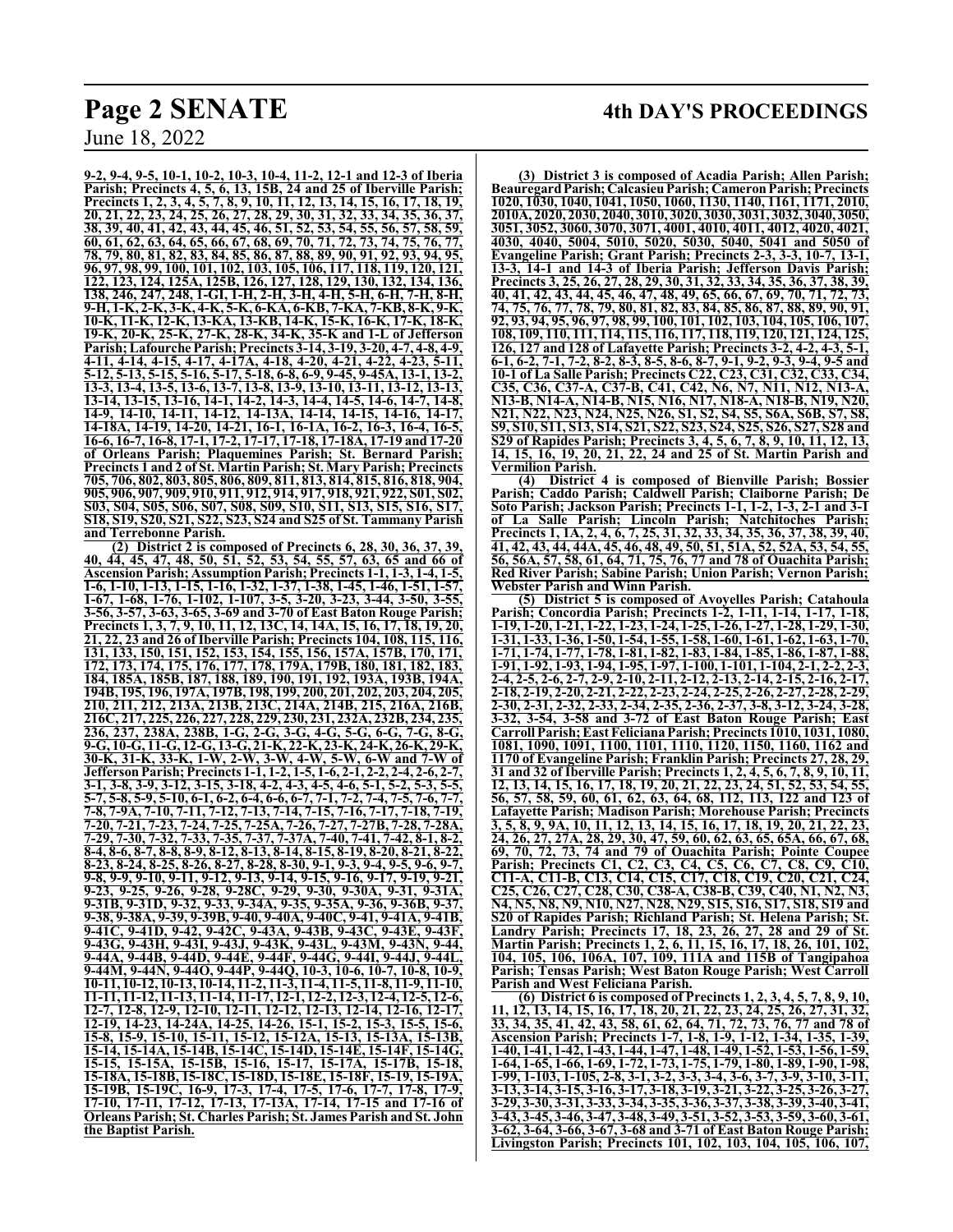## **4th DAY'S PROCEEDINGS Page 3 SENATE**

#### **108, 110, 111, 112, 113, 114, 115, 116, 118, 201, 202, 203, 204, 205, 206, 207, 301, 302, 303, 304, 305, 306, 307, 308, 309, 310, 312, 313, 314, 401, 402, 403, 404, 405, 406, 407, 408, 409, 410, 411, 412, 413, 414, 415, 416, 417, 418, 419, 420, 421, 422, 426, 427, 429, 430, 501, 502, 503, 504, 505, 601, 602, 603, 604, 605, 606, 609, 701, 702, 703, 704, 801, 804, 807, 808, 810, 812, 817, 901, 902, 903, 913, 915, 916, A01, A02, A03, A04, C01, C02, C03, C04, C05, C06, C07, C08, C09, C10, C11, F01, M01, M02, M03, M04, M05, M06, M07, M08, M09, M10, M11, M12, MD1 and P01 of St. Tammany Parish; Precincts 27, 28, 33, 40, 40A, 41, 42, 42A, 43, 44, 45, 45A, 46, 47, 48, 49, 70, 70A, 71, 72, 72A, 73, 74, 104A, 108, 110, 112, 114, 116, 117, 118, 119, 120, 120A, 120B, 121, 121A, 122, 122A, 122B, 123, 124, 124A, 125, 127, 127A, 129, 129A, 133, 133A, 137, 137A, 137B, 137C, 137D, 139, 141, 141A, 143, 143A, 145, 147, 149, 149A and 151 of Tangipahoa Parish and Washington Parish.**"

On motion of Senator Fields the amendments were temporarily passed over.

### **Floor Amendments**

Senator Allain proposed the following amendments.

### **SENATE FLOOR AMENDMENTS**

Amendments proposed by Senator Allain to Engrossed Senate Bill No. 3 by Senator Ward

AMENDMENT NO. 1 On page 5, delete lines 23 through 29

AMENDMENT NO. 2

On page 6, delete lines 1 through 13, and insert:

"**(1) District 1 is composed of Precincts 2-6, 2-7, 2-8, 2-33, 3-1, 3-2, 3-6, 3-9, 3-14, 3-25, 3-26, 3-30, 3-37, 3-46 and 3-61 of East Baton Rouge Parish; Precincts 1, 2, 3, 4, 5, 7, 8, 9, 10, 11, 12, 13, 14, 15, 16, 17, 18, 19, 20, 21, 22, 23, 24, 25, 26, 27, 28, 29, 30, 31, 32, 33, 34, 35, 36, 37, 38, 39, 40, 41, 42, 43, 44, 45, 46, 51, 52, 53, 54, 55, 56, 58, 59, 60, 61, 62, 63, 64, 65, 66, 67, 68, 69, 70, 71, 72, 73, 74, 75, 76, 77, 78, 79, 80, 81, 82, 83, 84, 85, 86, 87, 88, 89, 90, 91, 92, 93, 94, 95, 96, 97, 98, 99, 100, 101, 102, 103, 105, 106, 117, 118, 119, 120, 121, 122, 123, 124, 125A, 125B, 126, 127, 128, 129, 130, 132, 134, 136, 1-H, 2-H, 3-H, 4-H, 5-H, 6-H, 7-H, 8-H, 9-H, 5-K, 11-K, 12-K, 18-K, 19-K, 20-K, 25-K, 27-K and 28-K of Jefferson Parish; Precincts 1, 1A, 1B, 1C, 1D, 2, 2A, 3, 3A, 3B, 4, 4A, 4B, 5, 5A, 5B, 5C, 6, 6A, 6B, 7, 7A, 7B, 7C, 7D, 8A, 8B, 9, 10, 11, 11A, 12, 13A, 13B, 14, 15, 16, 17, 18, 18A, 19, 19A, 20, 21, 22, 23B, 24C, 25, 26, 26A, 26B, 26C, 27, 29, 30, 31, 32, 33, 34, 35, 35A, 36, 36A, 38, 39, 39A, 39B, 40, 40A, 41 and 43 of Livingston Parish; Precincts 3-19, 3-20, 4-7, 4-8, 4-9, 4-11, 4-14, 4-15, 4-17, 4-17A, 4-18, 4-20, 4-21, 4-22, 4-23, 5-12, 5-13, 5-15, 5-16, 5-17, 5-18, 6-8, 6-9, 7-41, 7-42, 9-45, 9-45A, 14-2, 14-3, 14-4, 14-5, 14-6, 14-7, 14-8, 14-9, 14-10, 14-11, 14-12, 14-13A, 14-14, 14-15, 14-16, 14-18A, 14-19, 14-21, 16-1, 16-1A, 16-2, 16-3, 16-4, 16-5, 16-7, 16-8, 17-1, 17-17, 17-18, 17-18A, 17-19 and 17-20 of Orleans Parish; Precincts 30, 31, 32, 33, 34, 40, 41, 51, 53, 54 and 55 of St. BernardParish; St. Tammany Parish; Precincts 33, 44, 48, 49, 70, 106A, 110, 112, 114, 116, 117, 118, 120, 120A, 120B, 121, 122, 122A, 122B, 124, 124A, 137, 137A, 137C, 137D, 145, 147, 149, 149A and 151 of Tangipahoa Parish and Precincts 1-1, 1-2, 3-1, 3-3, 3-3C, 4-1, 4-1A, 4-2A, 4-3, 4-3B, 4-4, 4-5, 4-5B, 4-6, 4-7, 4-7B, 4-8, 4-9, 4-9A, 4-10, 4-10A, 4-11, 5-1, 5-2, 5-3, 6-1, 6-2, 6-3, 6-4, 7-1, 7-1A, 7-2, 7-3 and 8-3 of Washington Parish.**"

### AMENDMENT NO. 3

On page 7, delete lines 27 through 29 and delete page 8

AMENDMENT NO. 4

On page 9, delete lines 1 through 19, and insert:

"**(3) District 3 is composed of Precincts 1, 2, 3, 4, 5, 6, 7, 8, 9, 10, 11, 12, 13, 14, 15, 16, 17, 18, 20, 21, 22, 23, 24, 25, 26, 27, 33, 34, 35, 41, 43, 61, 62, 63, 64, 71, 72, 73, 76, 77 and 78 of Ascension Parish; Assumption Parish; Precincts 1-7, 1-8, 1-12, 1-33, 1-34, 1-35, 1-39, 1-40, 1-41, 1-42, 1-43, 1-44, 1-47, 1-48, 1-49, 1-56, 1-64,**

June 18, 2022

**1-69, 1-74, 1-75, 1-76, 1-79, 1-105, 3-3, 3-4, 3-5, 3-13, 3-15, 3-16, 3-17, 3-19, 3-20, 3-22, 3-29, 3-33, 3-34, 3-35, 3-36, 3-38, 3-40, 3-43, 3-45, 3-47, 3-48, 3-49, 3-50, 3-53, 3-56, 3-57, 3-60, 3-62, 3-63, 3-64, 3-66, 3-67, 3-68, 3-69, 3-70 and 3-71 of East Baton Rouge Parish; Precincts 1-3, 3-1, 3-2, 3-3, 4-2, 6-1, 6-3, 6-5, 7-1, 7-2, 7-4, 7-5, 8-2, 8-3, 9-1, 9-2, 9-4, 9-5, 10-1, 10-3, 10-4, 10-7, 11-2, 12-1, 12-3, 14-1 and 14-3 of Iberia Parish; Precincts 1, 4, 5, 9, 10, 11, 12, 25, 26, 27 and 29 of Iberville Parish; Precincts 192, 193B, 198, 199, 203, 246, 247, 248, 1-GI and 1-L of Jefferson Parish; Precincts 25, 26, 27, 28, 29, 30, 31, 32, 33, 34, 35, 36, 37, 38, 41, 42, 43, 44, 45, 46, 47, 48, 49, 65, 66, 67, 69, 70, 71, 72, 73, 74, 75, 76, 77, 78, 79, 80, 81, 82, 83, 84, 85, 86, 87, 88, 89, 90, 91, 92, 93, 94, 95, 96, 97, 98, 99, 100, 101, 102, 103, 104, 105, 106, 107, 108, 109, 110, 111, 114, 115, 116, 117, 118, 119, 120, 121, 124, 125, 126, 127 and 128 of Lafayette Parish; Precincts 2-2, 2-12, 2-13, 3-1, 3-2, 3-3, 3-4, 3-5, 3-6, 4-1, 4-2, 4-3, 4-4, 4-5, 4-6, 5-2, 6-1, 6-2, 6-3, 6-4, 7-1, 7-2, 7-3, 7-4, 8-1, 9-1, 9-2, 10-1, 10-2, 10-3, 10-4, 10-5, 10-6, 10-7, 10-8, 10-9, 10-10, 10-11, 10-12, 10-13, 10-14, 10-15, 10-16, 11-1, 11-2, 11-3, 11-4 and 11-5 of Lafourche Parish; Precincts 21A, 23, 23A, 23C, 24, 24B, 28A and 28B of Livingston Parish; Precincts 1-1, 1-2, 1-3, 7-1, 7-2, 8-2, 8-3, 9-1 and 9-2 of Plaquemines Parish; Precincts 2-1, 2-3, 2-5, 4-2, 4-3, 7-1, 7-2 and 7-3 of St. Charles Parish; Precincts 1, 2, 5, 6, 12, 13, 15, 16, 20, 21, 22, 24, 25, 26, 27, 28 and 29 of St. Martin Parish; St. Mary Parish and Precincts 8, 9, 10, 11, 12, 13, 14, 15, 16, 17, 18, 19, 20, 21, 23, 25, 27, 29, 31, 32, 34, 35, 36, 38, 41, 43, 45, 46, 48, 49, 51, 52, 53, 54, 55, 56, 57, 58, 59, 60, 61, 63, 64, 65, 67, 68, 69, 71, 72, 73, 74, 82, 83, 84, 85, 86, 87, 88, 89, 90, 110 and 111 of Terrebonne Parish.**

**(4) District 4 is composed of Acadia Parish; Allen Parish; Beauregard Parish; Bienville Parish; Precincts 2-18B, 2-18G, 2-22A, 2-22B, 2-22C, 4-2, 4-3A, 4-3B, 4-3C, 4-3D, 4-4A, 4-4B, 4-5A, 4-6A, 4-6B, 4-7A, 4-7B, 4-8E, 4-9 and 4-11A of Bossier Parish; Calcasieu Parish; Cameron Parish; De Soto Parish; Precincts 1020, 1030, 1130, 1140, 1161, 2010, 2010A, 2020, 2030, 2040, 3010, 3020, 3030, 3031, 3032, 3040, 3050, 3051, 3052, 3060, 3070, 3071, 4001, 4010, 4011, 4012, 4020, 4021, 4030, 4040, 5004, 5010, 5020, 5030, 5040, 5041 and 5050 of Evangeline Parish; Grant Parish; Precincts 1-1, 2-1, 2-3, 4-1, 4-3, 4-4, 5-4, 10-2, 13-1 and 13-3 of Iberia Parish; Jefferson Davis Parish; Precincts 3 of Lafayette Parish; Natchitoches Parish; Precincts C22, C23, C31, C33, C34, C35, C36, C37-A, C37-B, C41, C42, N6, N7, N11, N12, N13-A, N13-B, N14-A, N14-B, N15, N16, N17, N18-A, N18-B, N19, N20, N21, N22, N23, N24, N25, N26, N27, N28, S1, S2, S4, S5, S7, S8, S9, S10, S11, S13, S14, S21, S22, S23, S24, S25, S26, S27, S28 and S29 of Rapides Parish; Red River Parish; Sabine Parish; Precincts 41, 42 and 43 of St. Landry Parish; Vermilion Parish; Vernon Parish and Winn Parish.**"

On motion of Senator Allain the amendments were temporarily passed over.

### **Floor Amendments**

Senator Robert Mills proposed the following amendments.

### **SENATE FLOOR AMENDMENTS**

Amendments proposed by Senator Robert Mills to Engrossed Senate Bill No. 3 by Senator Ward

### AMENDMENT NO. 1

On page 8, delete lines 24 through 29

AMENDMENT NO. 2

On page 9, delete lines 1 through 28 and insert:

"**(4) District 4 is composed of Allen Parish; Beauregard Parish; Precincts 4-1 and 4-4 of Bienville Parish; Bossier Parish; Caddo Parish; Precincts 160E, 160W, 161, 162E, 162W, 163, 164, 165, 166E, 166W, 167, 300, 301, 302, 303, 304, 305, 306, 307, 308, 309E, 309W, 310, 311, 312, 313E, 313W, 314, 315E, 315W, 316E, 316W, 317, 318, 319N, 319S, 320E, 320W, 321, 322, 323, 324, 325, 326, 327, 328, 329, 330, 331, 332N, 332S, 333, 334, 335, 336, 337, 338, 339, 340, 360, 361, 362, 363, 364, 365, 366, 367, 368, 369, 371N, 372, 405, 440, 441, 461, 463, 464, 560, 600, 601, 602, 603,**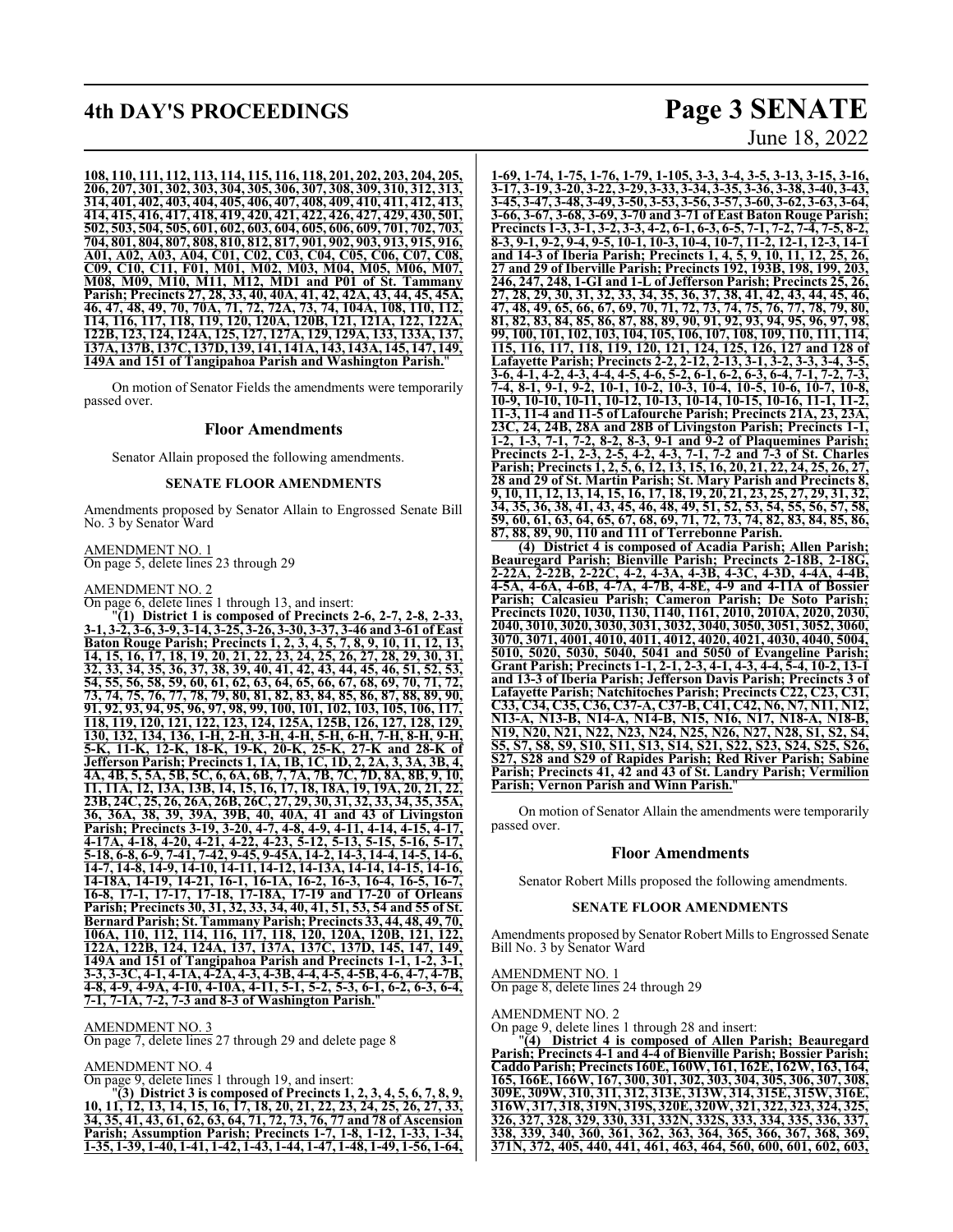## **Page 4 SENATE 4th DAY'S PROCEEDINGS**

**660, 661, 662, 664, 800, 801, 860N, 860S, 861E and 861W of Calcasieu Parish; De Soto Parish; Precincts 12, 13, 14, 16, 17 and 18 of Jefferson Davis Parish; Natchitoches Parish; Red River Parish; Sabine Parish; Vernon Parish and Webster Parish.**

**(5) District 5 is composed of Acadia Parish; Precincts 1-1, 1-2, 1-3, 1-4, 2-1, 2-2, 2-3, 2-4, 2-5, 2-6, 3-1, 3-2, 3-3, 3-4, 3-5, 3-6, 3-7, 4-2, 5-1, 5-2, 5-3, 5-4, 6-1, 6-2, 6-3, 6-4, 7-1, 7-2, 7-3, 7-4 and 7-5 of Bienville Parish; Caldwell Parish; Catahoula Parish; Claiborne Parish; Concordia Parish; East Carroll Parish; Precincts 1020, 1030, 1130, 1140, 1161, 2010, 2010A, 2020, 2030, 2040, 3010, 3020, 3030, 3031, 3032, 3040, 3050, 3051, 3052, 3060, 3070, 3071, 4001, 4010, 4011, 4012, 4020, 4021, 4030, 4040, 5004, 5010, 5020, 5030, 5040, 5041 and 5050 of Evangeline Parish; Franklin Parish; Grant Parish; Jackson Parish; Precincts 3, 25, 26, 27, 28, 29, 30, 31, 32, 33, 34, 35, 36, 37, 38, 41, 42, 43, 44, 45, 46, 47, 48, 49, 65, 66, 67, 69, 70, 71, 72, 73, 74, 75, 76, 77, 78, 79, 80, 81, 82, 83, 84, 85, 86, 87, 88, 89, 90, 91, 92, 93, 94, 95, 96, 97, 98, 99, 100, 101, 102, 103, 104, 105, 106, 107, 108, 109, 110, 111, 114, 115, 116, 117, 118, 119, 120, 121, 124, 125, 126, 127 and 128 of Lafayette Parish; La Salle Parish; Lincoln Parish; Madison Parish; Morehouse Parish; Ouachita Parish; Precincts C22, C23, C31, C33, C34, C35, C36, C37-A, C37-B, C41, C42, N6, N7, N11, N12, N13-A, N13-B, N14-A, N14-B, N15, N16, N17, N18-A, N18-B, N19, N20, N21, N22, N23, N24, N25, N26, N27, N28, S1, S2, S4, S5, S7, S8, S9, S10, S11, S13, S14, S21, S22, S23, S24, S25, S26, S27, S28 and S29 of Rapides Parish; Richland Parish; Precincts 41, 42 and 43 of St. Landry Parish; Tensas Parish; Union Parish; West Carroll Parish and Winn Parish.**"

On motion of Senator Robert Mills the amendments were temporarily passed over.

### **Floor Amendments**

Senator Luneau proposed the following amendments.

### **SENATE FLOOR AMENDMENTS**

Amendments proposed by Senator Luneau to Engrossed Senate Bill No. 3 by Senator Ward

#### AMENDMENT NO. 1

On page 11, delete lines 23 though 29 and on page 12, delete lines 1 through 23 and insert:

Section 5.(A) Solely for the purposes of qualifying for election and the election of representatives to the United States Congress at the regularly scheduled election for representatives to the congress in 2022, the provisions of Section 1 of this Act shall become effective upon signature of this Act by the governor or, if not signed by the governor, upon expiration of the time for bills to become law without signature by the governor, as provided in Article III, Section 18 of the Constitution of Louisiana. If this Act is vetoed by the governor and subsequently approved by the legislature, the provisions of Section 1 of this Act shall become effective on the day following such approval for the purposes established in this Subsection.

(B) For subsequent elections of representatives to the United States Congress and for all other purposes, the provisions of Section 1 of this Act shall become effective at noon on January 3, 2023.

(C) The provisions of this Section and Sections 2, 3, and 4 of this Act shall become effective upon signature of this Act by the governor or, if not signed by the governor, upon expiration of the time for bills to become law without signature by the governor, as provided in Article III, Section 18 of the Constitution of Louisiana. If this Act is vetoed by the governor and subsequently approved by the legislature, the provisions of this Section and Sections 2, 3, and 4 of this Act shall become effective on the day following such approval."

On motion of Senator Luneau the amendments were temporarily passed over.

### **Floor Amendments**

Senator Fields proposed the following amendments.

### **SENATE FLOOR AMENDMENTS**

Amendments proposed by Senator Fields to Engrossed Senate Bill No. 3 by Senator Ward

### AMENDMENT NO. 1

On page 11, delete lines 23 though 29 and on page 12, delete lines 1 through 23 and insert:

"Section 5.(A) Solely for the purposes of qualifying for election and the election of representatives to the United States Congress at the regularly scheduled election for representatives to the congress in 2022, the provisions of Section 1 of this Act shall become effective upon signature of this Act by the governor or, if not signed by the governor, upon expiration ofthe time for bills to become law without signature by the governor, as provided in Article III, Section 18 of the Constitution of Louisiana. If this Act is vetoed by the governor and subsequently approved by the legislature, the provisions of Section 1 of this Act shall become effective on the day following such approval for the purposes established in this Subsection.

(B) For subsequent elections of representatives to the United States Congress and for all other purposes, the provisions of Section 1 of this Act shall become effective at noon on January 3, 2023.

(C) The provisions of this Section and Sections 2, 3, and 4 of this Act shall become effective upon signature of this Act by the governor or, if not signed by the governor, upon expiration of the time for bills to become law without signature by the governor, as provided in Article III, Section 18 of the Constitution of Louisiana. If this Act is vetoed by the governor and subsequently approved by the legislature, the provisions of this Section and Sections 2, 3, and 4 of this Act shall become effective on the day following such approval.

On motion of Senator Fields the amendments were temporarily passed over.

### **Recess**

On motion of Senator Cortez, the Senate took a recess at 12:11 o'clock P.M. until 1:15 o'clock P.M.

### **After Recess**

The Senate was called to order at 1:52 o'clock P.M. by the President of the Senate.

### **ROLL CALL**

The roll being called, the following members answered to their names:

### PRESENT

| Mr. President | Fields        | Mizell  |
|---------------|---------------|---------|
| Abraham       | Foil          | Morris  |
| Allain        | Harris        | Peacock |
| Barrow        | Henry         | Pope    |
| Bernard       | Hensgens      | Price   |
| Boudreaux     | Hewitt        | Reese   |
| Bouie         | Jackson       | Talbot  |
| Carter        | Lambert       | Ward    |
| Cathey        | Luneau        | White   |
| Cloud         | Milligan      | Womack  |
| Connick       | Mills, F.     |         |
| Fesi          | Mills, R.     |         |
| Total - 34    |               |         |
|               | <b>ABSENT</b> |         |
| McMath        | Stine         |         |
| Smith         | Tarver        |         |

Total - 4

The President of the Senate announced there were 34 Senators present and a quorum.